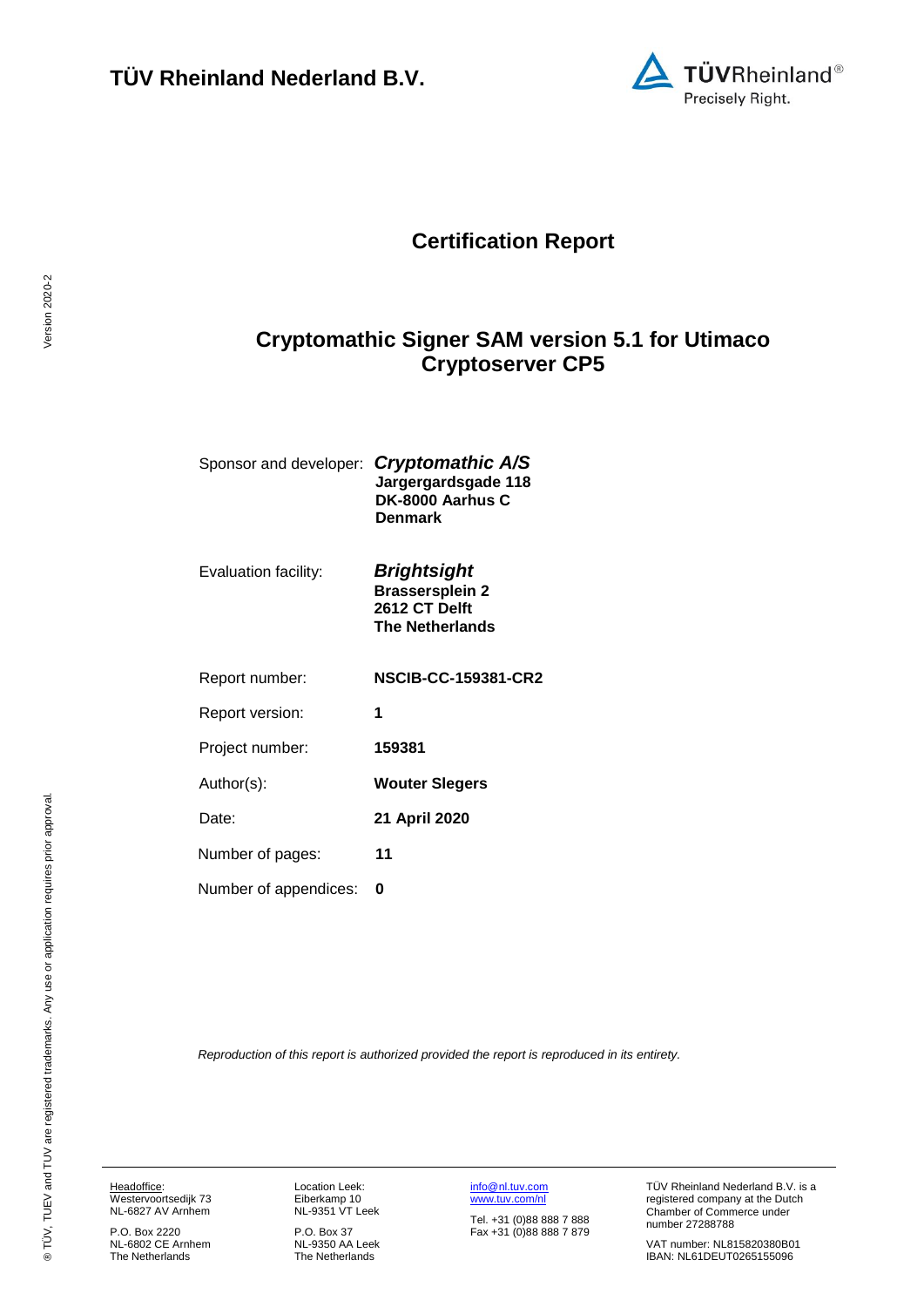

# **CONTENTS:**

| <b>Foreword</b>                   |                                                                    | $\mathbf{3}$   |
|-----------------------------------|--------------------------------------------------------------------|----------------|
|                                   | <b>Recognition of the certificate</b>                              | 4              |
| International recognition         |                                                                    | 4              |
|                                   | European recognition                                               | 4              |
|                                   | eIDAS-Regulation                                                   | $\overline{4}$ |
|                                   | <b>1 Executive Summary</b>                                         | 5              |
|                                   | 2 Certification Results                                            | 6              |
| 2.1                               | Identification of Target of Evaluation                             | 6              |
| 2.2                               | <b>Security Policy</b>                                             | $\,$ 6 $\,$    |
| 2.3                               | Assumptions and Clarification of Scope                             | $\overline{6}$ |
| 2.4                               | Architectural Information                                          | $\overline{7}$ |
| 2.5                               | Documentation                                                      | $\overline{7}$ |
| 2.6                               | <b>IT Product Testing</b>                                          | $\overline{7}$ |
| Re-used evaluation results<br>2.7 |                                                                    | 8              |
| 2.8<br>2.9                        | <b>Evaluated Configuration</b><br><b>Results of the Evaluation</b> | 8<br>8         |
|                                   | Comments/Recommendations<br>2.10                                   | 9              |
|                                   |                                                                    |                |
| 3                                 | <b>Security Target</b>                                             | 10             |
| 4                                 | <b>Definitions</b>                                                 | 10             |
| 5                                 | <b>Bibliography</b>                                                | 11             |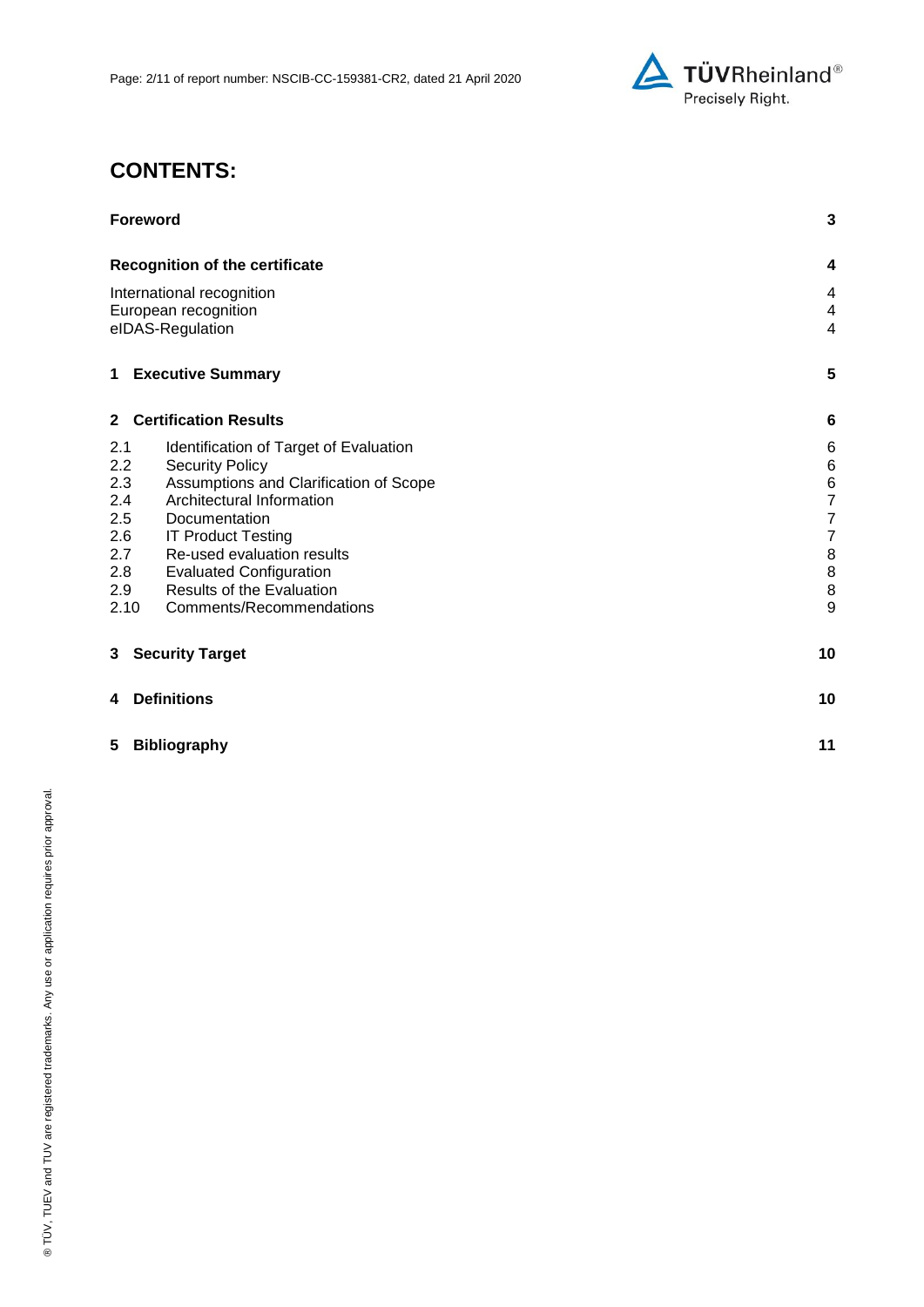

## **Foreword**

The Netherlands Scheme for Certification in the Area of IT Security (NSCIB) provides a third-party evaluation and certification service for determining the trustworthiness of Information Technology (IT) security products. Under this NSCIB, TUV Rheinland Nederland B.V. has the task of issuing certificates for IT security products, as well as for protection profiles and sites.

Part of the procedure is the technical examination (evaluation) of the product, protection profile or site according to the Common Criteria assessment guidelines published by the NSCIB. Evaluations are performed by an IT Security Evaluation Facility (ITSEF) under the oversight of the NSCIB Certification Body, which is operated by TÜV Rheinland Nederland B.V. in cooperation with the Ministry of the Interior and Kingdom Relations.

An ITSEF in the Netherlands is a commercial facility that has been licensed by TÜV Rheinland Nederland B.V. to perform Common Criteria evaluations; a significant requirement for such a license is accreditation to the requirements of ISO Standard 17025 "General requirements for the accreditation of calibration and testing laboratories".

By awarding a Common Criteria certificate, TÜV Rheinland Nederland B.V. asserts that the product or site complies with the security requirements specified in the associated (site) security target, or that the protection profile (PP) complies with the requirements for PP evaluation specified in the Common Criteria for Information Security Evaluation. A (site) security target is a requirements specification document that defines the scope of the evaluation activities.

The consumer should review the (site) security target or protection profile, in addition to this certification report, in order to gain an understanding of any assumptions made during the evaluation, the IT product's intended environment, its security requirements, and the level of confidence (i.e., the evaluation assurance level) that the product or site satisfies the security requirements stated in the (site) security target.

Reproduction of this report is authorized provided the report is reproduced in its entirety.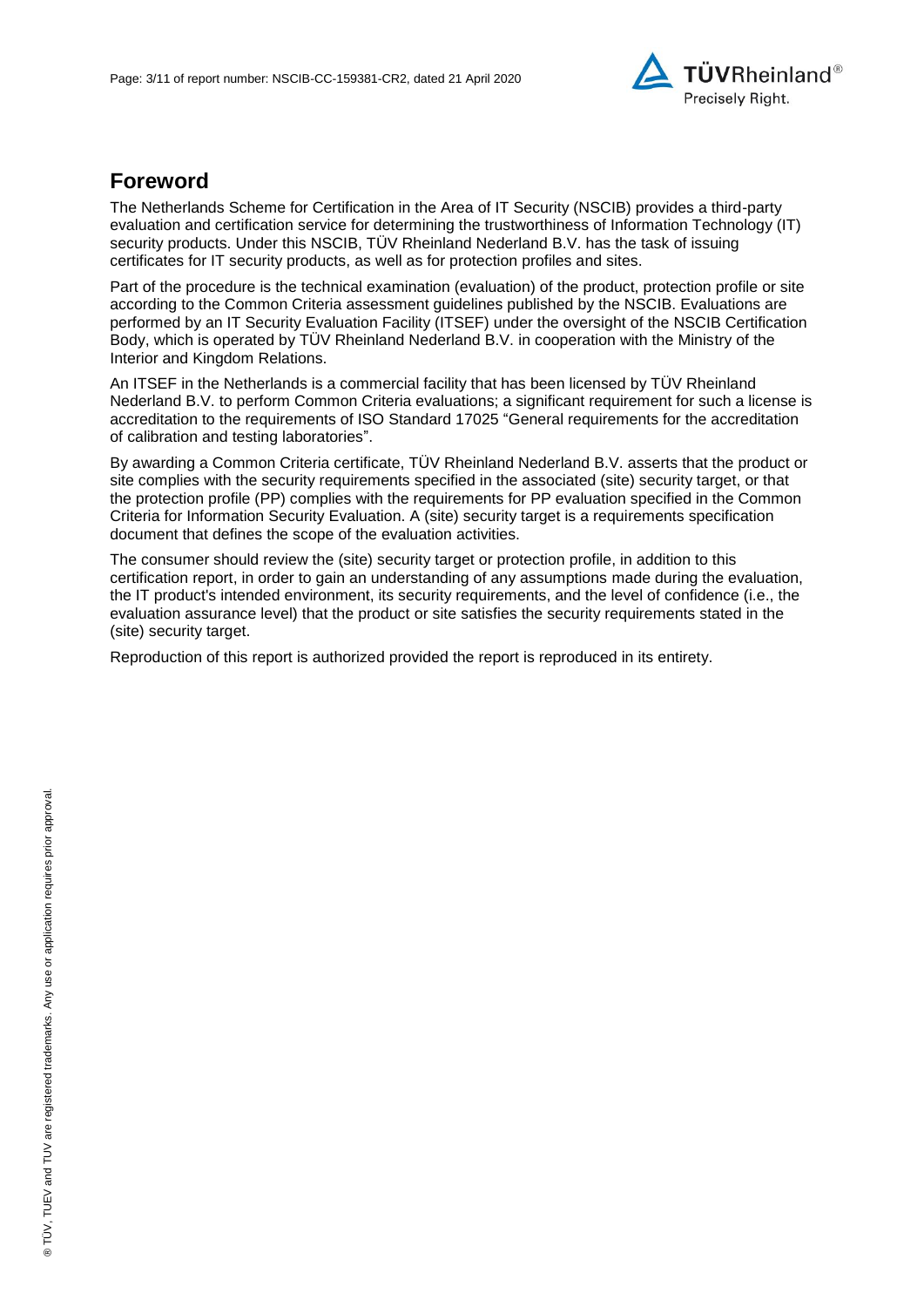

## **Recognition of the certificate**

Presence of the Common Criteria Recognition Arrangement and SOG-IS logos on the certificate indicates that this certificate is issued in accordance with the provisions of the CCRA and the SOG-IS agreement and will be recognised by the participating nations.

#### **International recognition**

The CCRA has been signed by the Netherlands in May 2000 and provides mutual recognition of certificates based on the CC. Starting September 2014 the CCRA has been updated to provide mutual recognition of certificates based on cPPs (exact use) or STs with evaluation assurance components up to and including EAL2+ALC\_FLR. The current list of signatory nations and approved certification schemes can be found on: [http://www.commoncriteriaportal.org.](http://www.commoncriteriaportal.org/)

## **European recognition**

The European SOGIS-Mutual Recognition Agreement (SOGIS-MRA) version 3 effective from April 2010 provides mutual recognition of Common Criteria and ITSEC certificates at a basic evaluation level for all products. A higher recognition level for evaluation levels beyond EAL4 (resp. E3-basic) is provided for products related to specific technical domains. This agreement was initially signed by Finland, France, Germany, The Netherlands, Norway, Spain, Sweden and the United Kingdom. Italy joined the SOGIS-MRA in December 2010. The current list of signatory nations, approved certification schemes and the list of technical domains for which the higher recognition applies can be found on: [http://www.sogisportal.eu.](http://www.sogisportal.eu/)

### **eIDAS-Regulation**

TÜV Rheinland Nederland B.V., operating the Netherlands Scheme for Certification in the Area of IT Security (NSCIB), has been notified as a Designated Certification Body from The Netherlands under Article 30(2) and 39(2) of Regulation 910/2014 OF THE EUROPEAN PARLIAMENT AND OF THE COUNCIL of 23 July 2014 *[EU-REG]*.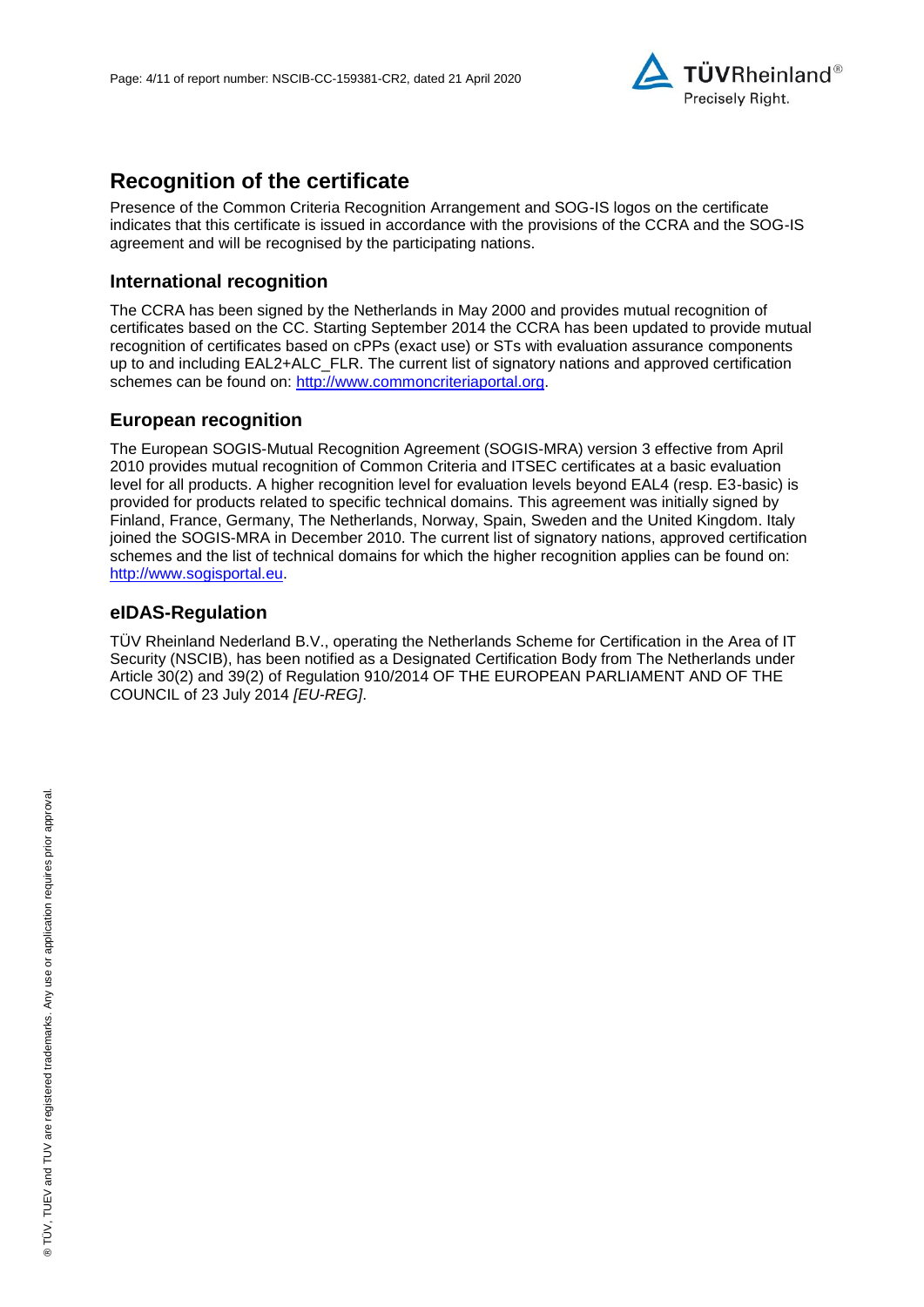

## **1 Executive Summary**

<span id="page-4-2"></span>This Certification Report states the outcome of the Common Criteria security evaluation of the [Cryptomathic Signer SAM version 5.1 for Utimaco Cryptoserver CP5.](#page-0-2) The developer of the [Cryptomathic Signer SAM version 5.1 for Utimaco Cryptoserver CP5](#page-0-2) is [Cryptomathic A/S](#page-0-3) located in Aarhus C, Denmark and they also act as the sponsor of the evaluation and certification. A Certification Report is intended to assist prospective consumers when judging the suitability of the IT security properties of the product for their particular requirements.

The TOE enables authenticated users to create digital signatures. Thanks to secure protocols, the protection of a tamper evident environment, and the strict administration procedures enforced by the trust service providers operating the service, it is possible to provide an electronic signature service to key owners.

The TOE offers remote signing using an HSM containing the Cryptographic module and which, when operated according to guidelines, provides a tamper protected environment. The TOE is the software component (SAM) loaded as a local application onto the protected environment of the HSM. It is created to be responsible for all logic performed and for making the final access decisions about whether to allow the usage of a given signing key.

The TOE has been originally evaluated by Brightsight B.V. located in Delft, The Netherlands and was certified on 15-11-2019*.* The re-evaluation also took place by Brightsight B.V. and was completed on 21-04-2020 with the approval of the ETR. The re-certification procedure has been conducted in accordance with the provisions of the Netherlands Scheme for Certification in the Area of IT Security *[NSCIB]*.

This second issue of the Certification Report is a result of a "recertification with major changes".

The major change is the addition of signing keys based on elliptic curve cryptography (ECC).

The security evaluation re-used the evaluation results of previously performed evaluations. A full, up to date vulnerability analysis has been made, as well as renewed testing.

The scope of the evaluation is defined by the security target *[ST]*, which identifies assumptions made during the evaluation, the intended environment for the [Cryptomathic Signer SAM version 5.1 for](#page-0-2)  [Utimaco Cryptoserver CP5,](#page-0-2) the security requirements, and the level of confidence (evaluation assurance level) at which the product is intended to satisfy the security requirements. Consumers of the [Cryptomathic Signer SAM version 5.1 for Utimaco Cryptoserver CP5](#page-0-2) are advised to verify that their own environment is consistent with the security target, and to give due consideration to the comments, observations and recommendations in this certification report.

<span id="page-4-0"></span>The results documented in the evaluation technical report *[ETR]<sup>1</sup>* for this product provides sufficient evidence that the TOE meets the EAL4 augmented (EA[L4+](#page-4-0)) assurance requirements for the evaluated security functionality. This assurance level is augmented with AVA\_VAN.5 (Advanced methodical vulnerability analysis).

<span id="page-4-1"></span>The evaluation was conducted using the Common Methodology for Information Technology Security Evaluation, Version 3.1 Revision 5 *[CEM]* and the Dutch Conformity Assessment Process *[DCAP],* for conformance to the Common Criteria for Information Technology Security Evaluation, version 3.1 Revision [5](#page-4-1) *[CC]*.

TÜV Rheinland Nederland B.V., as the NSCIB Certification Body, declares that the evaluation meets all the conditions for international recognition of Common Criteria Certificates and that the product meets the requirements laid down in Annex II of Regulation (EU) No 910/2014 OF THE EUROPEAN PARLIAMENT AND OF THE COUNCIL of 23 July 2014. The product meets the requirements defined in [EU-REG] article 29 and article 39 and thus is a QSCD in the sense of [EU-REG]. It will be listed on the NSCIB Certified Products list and will be notified to the European Commission (eIDAS). It should be noted that the certification results only apply to the specific version of the product as evaluated.

l

<sup>&</sup>lt;sup>1</sup> The Evaluation Technical Report contains information proprietary to the developer and/or the evaluator, and is not releasable for public review.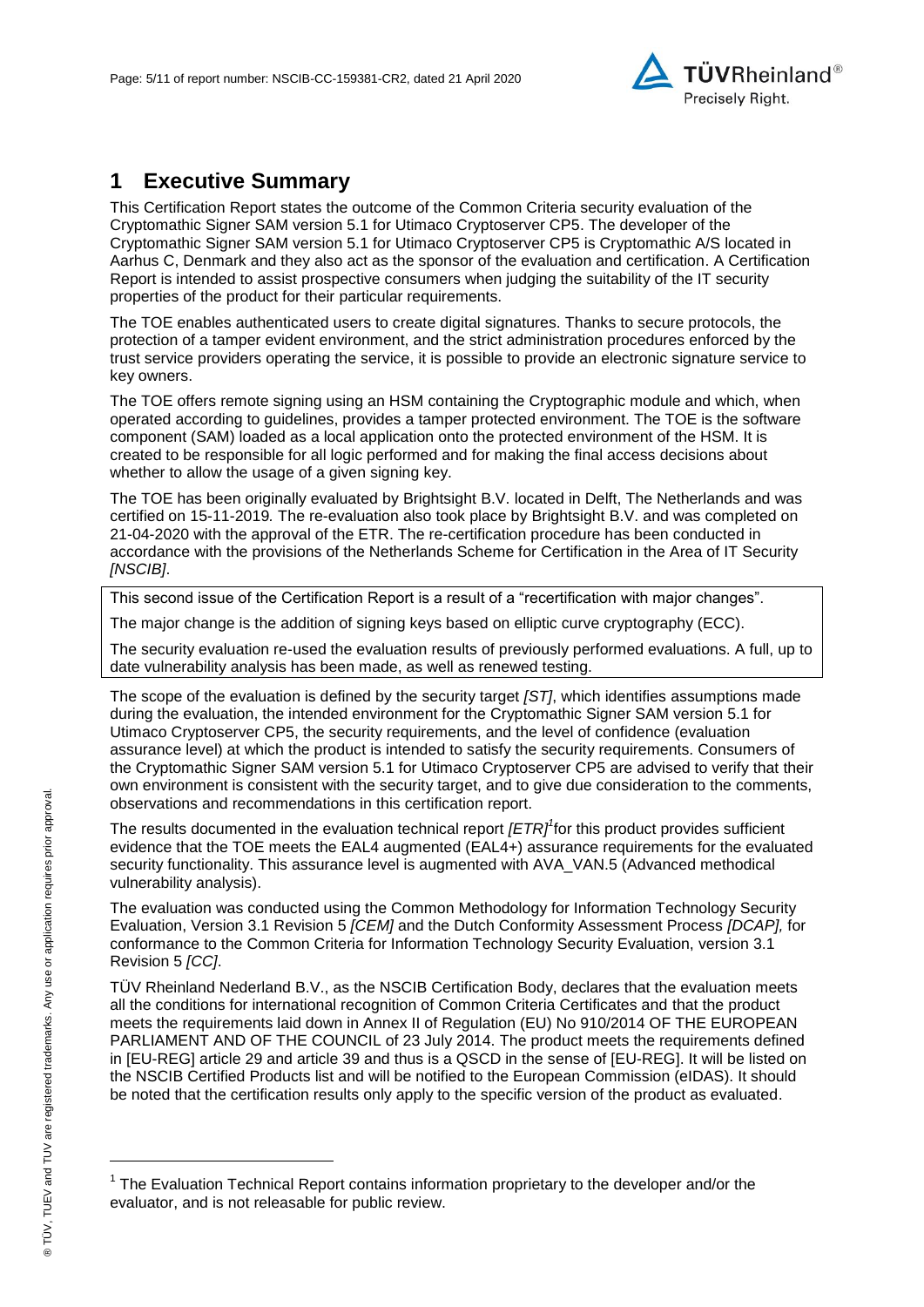

## **2 Certification Results**

## *2.1 Identification of Target of Evaluation*

The Target of Evaluation (TOE) for this evaluation is the [Cryptomathic Signer SAM version 5.1 for](#page-0-2)  [Utimaco Cryptoserver CP5](#page-0-2) from [Cryptomathic A/S](#page-0-3) located in [Aarhus C, Denmark.](#page-4-2)

The TOE is comprised of the following main components:

| Delivery<br>item type | <b>Identifier</b>                   | Version |
|-----------------------|-------------------------------------|---------|
|                       |                                     |         |
|                       | One of the following:               |         |
|                       | Utimaco CryptoServer CP5 Se12       |         |
| Hardware              | Utimaco CryptoServer CP5 Se52       | 5.1.0.0 |
|                       | Utimaco CryptoServer CP5 Se500      |         |
|                       | Utimaco CryptoServer CP5 Se1500     |         |
| Software              | Cryptomathic Signer SAM for Utimaco | 5.1     |

To ensure secure usage a set of guidance documents is provided together with the [Cryptomathic](#page-0-2)  [Signer SAM version 5.1 for Utimaco Cryptoserver CP5.](#page-0-2) Details can be found in section 2.5 of this report.

### *2.2 Security Policy*

The TOE enables authenticated users to create digital signatures. Thanks to secure protocols, the protection of a tamper evident environment, and the strict administration procedures enforced by the trust service providers operating the service, it is possible to provide an electronic signature service to key owners.

The TOE offers remote signing using an HSM containing the Cryptographic module and which, when operated according to guidelines, provides a tamper protected environment. The TOE is the software component (SAM) loaded as a local application onto the protected environment of the HSM. It is created to be responsible for all logic performed and for making the final access decisions about whether to allow the usage of a given signing key.

### *2.3 Assumptions and Clarification of Scope*

#### **2.3.1 Assumptions**

The assumptions defined in the Security Target are not covered by the TOE itself. These aspects lead to specific Security Objectives to be fulfilled by the TOE-Environment. Detailed information on these security objectives that must be fulfilled by the TOE environment can be found in section 4.2 of the *[ST]*.

### **2.3.2 Clarification of scope**

The evaluation did not reveal any threats to the TOE that are not countered by the evaluated security functions of the product.

Note that EN 419241-2 Protection Profile claims the environment for the TOE protects against loss or theft of the TOE, deters and detects physical tampering, protects against attacks based on emanations of the TOE, and protects against unauthorised software and configuration changes on the TOE and the hardware appliance it is contained in ("OE.Env Protected operating environment").

The ST follows the PP and also claims OE.Env, thus the environment in which the TOE is used must ensure the above protection.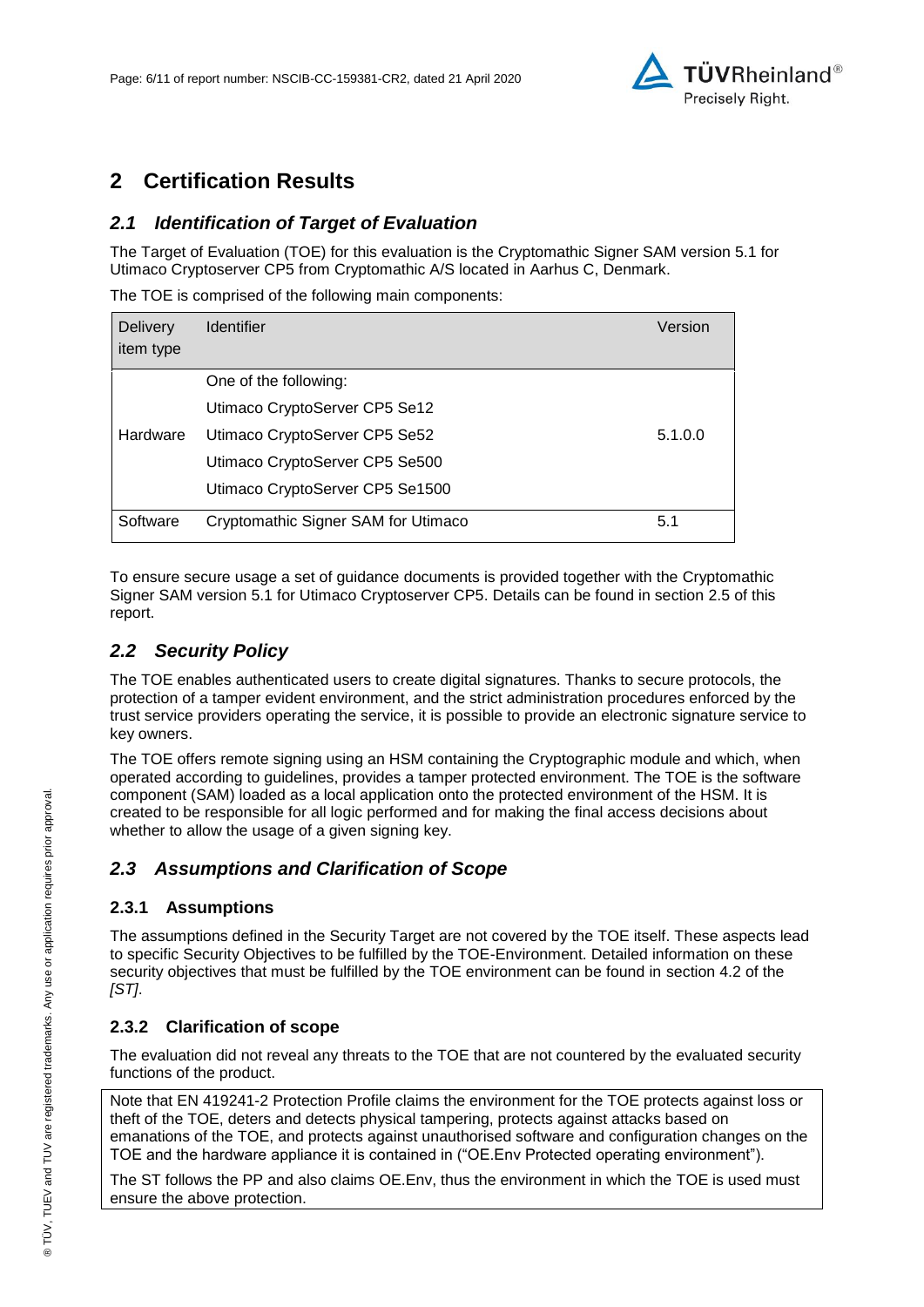

Any threats violating these objectives for the environment are not considered.

### *2.4 Architectural Information*

The TOE is the SAM software component and is loaded onto an HSM which is tamper protected. The HSM is installed with firmware which comprises the Cryptographic Module functionality.

#### *2.5 Documentation*

The following documentation is provided with the product by the developer to the customer:

| <b>Identifier</b>                                                                   | Version |
|-------------------------------------------------------------------------------------|---------|
| Cryptomathic Signer SAM CC Guidance: AGD-PRE                                        | 2.0     |
| Cryptomathic Signer SAM CC Guidance: AGD-OPE                                        | 3.2     |
| Cryptomathic Signer 5.1 HSM Environment Requirements                                | 2.0     |
| Cryptomathic Signer SAM CC Compliant Role Configuration                             | 2.0     |
| Cryptomathic HSM Setup and Maintenance with SCE. Utimaco<br>1.4<br>CryptoServer CP5 |         |

## *2.6 IT Product Testing*

Testing (depth, coverage, functional tests, independent testing): The evaluators examined the developer's testing activities documentation and verified that the developer has met their testing responsibilities.

#### **2.6.1 Testing approach and depth**

The developer has performed extensive testing on functional specification, subsystem and SFRenforcing module level. The testing was largely automated using test suites. Test scripts were extensively used to verify that the functions return the expected values.

The underlying hardware test results are extendable to composite evaluations, as the underlying platform is operated according to its guidance and the composite evaluation requirements are met.

For the testing performed by the evaluators, the developer has provided the TOE and a test environment. The evaluators have reproduced all developer tests, as well as a small number of test cases designed by the evaluator.

#### **2.6.2 Independent Penetration Testing**

Given the restrictions imposed by the PP (which prevents any physical attack and any side channel attack that requires physical proximity to the TOE), the evaluator focused on vulnerabilities related to design/architectural flaws that would lead intended users to abuse the TOE. The methodology involves the following five steps:

- 1. The first step of this type of vulnerability analysis is the identification of areas of concern (as defined in [CEM] and the [CWE]).
	- •The areas of concern are identified by the evaluator using the generic weaknesses enumeration database [CWE] version 3.1 as inspiration and the [CEM, Appendix B]. The CWE database is an open source publicly maintained dictionary of SW weaknesses.
	- •Examples of areas of concern are Accessibility, Cryptography, and Secure Channel.
- 2. Collecting possible vulnerabilities from the design assessment by asking security questions inspired by generic weaknesses separately for all security implementations of the TOE.
- 3. Collecting possible vulnerabilities from applicable attack lists and public vulnerability search.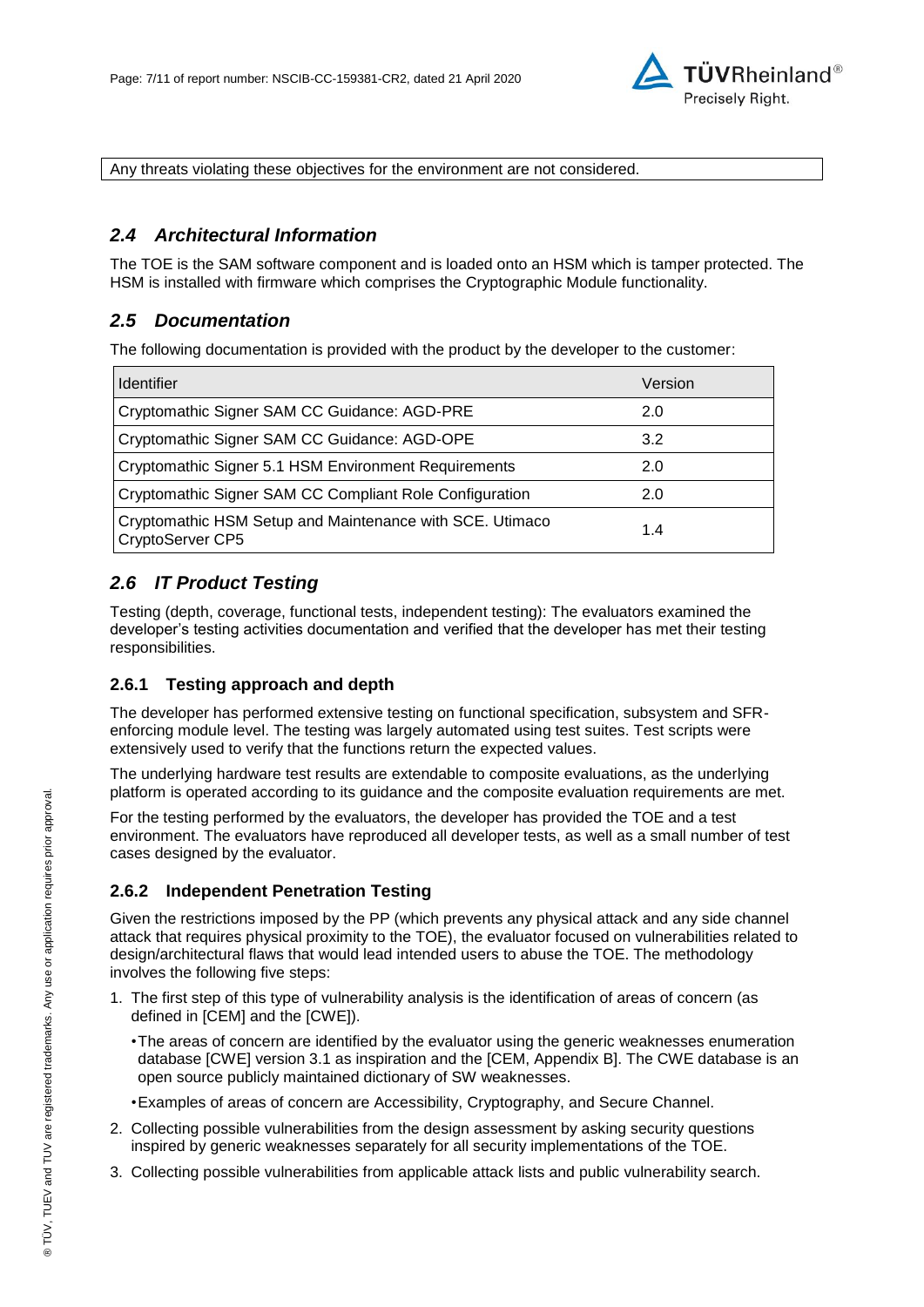

- 4. These security relevant questions are then translated into TOE-specific possible vulnerabilities in the TOE.
- 5. The evaluator argues whether a possible vulnerability is removed or sufficiently mitigated by the TOE implementation and/or functional testing evidence. If yes, the possible vulnerability is considered as solved, otherwise it is uniquely labelled as potential vulnerability POT\_VUL\_xxx. Potential vulnerabilities are then addressed in the context of further assessment, penetration tests and/or further code review.

If the assessment of a potential vulnerability leads to a penetration test (or penetration tests), they are collected in the penetration test plan. In this evaluation, four penetration tests were devised.

#### **2.6.3 Test Configuration**

The TOE was tested in the configuration of the Utimaco CryptoServer Se 1500 Gen2. The *[ETRfC]* of the underling hardware concluded that all Utimaco CryptoServer hardware models listed in the ST are no difference from a security perspective. Therefore test on one Utimaco HSM model sufficiently represent the behavior of the Cryptomathic Signer SAM software on other Utimato HSM models listed in the ST.

#### **2.6.4 Testing Results**

The testing activities, including configurations, procedures, test cases, expected results and observed results are summarised in the *[ETR]*, with references to the documents containing the full details.

The developer's tests and the independent functional tests produced the expected results, giving assurance that the TOE behaves as specified in its *[ST]* and functional specification.

No exploitable vulnerabilities were found with the independent penetration tests.

The algorithmic security level of cryptographic functionality has not been rated in this certification process, but the current consensus on the algorithmic security level in the open domain, i.e. from the current best cryptanalytic attacks published, has been taken into account.

Not all key sizes specified in the *[ST]* have sufficient cryptographic strength for satisfying the AVA\_VAN.5 "high attack potential".

The algorithmic security level exceeds 100 bits for all evaluated cryptographic functionality as required for high attack potential (AVA\_VAN.5).

#### *2.7 Re-used evaluation results*

This is a re-certification. Documentary evaluation results of the earlier version of the TOE have been re-used, but vulnerability analysis and penetration testing has been renewed.

There has been extensive re-use of the ALC aspects for the sites involved in the software component of the TOE. Sites involved in the development and production of the hardware platform were re-used by composition.

No sites have been visited as part of this evaluation.

### *2.8 Evaluated Configuration*

The TOE is defined uniquely by its name and version number [Cryptomathic Signer SAM version 5.1](#page-0-2)  [for Utimaco Cryptoserver CP5.](#page-0-2)

#### *2.9 Results of the Evaluation*

The evaluation lab documented their evaluation results in the *[ETR]* which references a ASE Intermediate Report and other evaluator documents. To support composite evaluations according to *[CCDB-2007-09-01]* a derived document *[ETRfC]* was provided and approved. This document provides details of the TOE evaluation that have to be considered when this TOE is used as platform in a composite evaluation.

The verdict of each claimed assurance requirement is "**Pass**".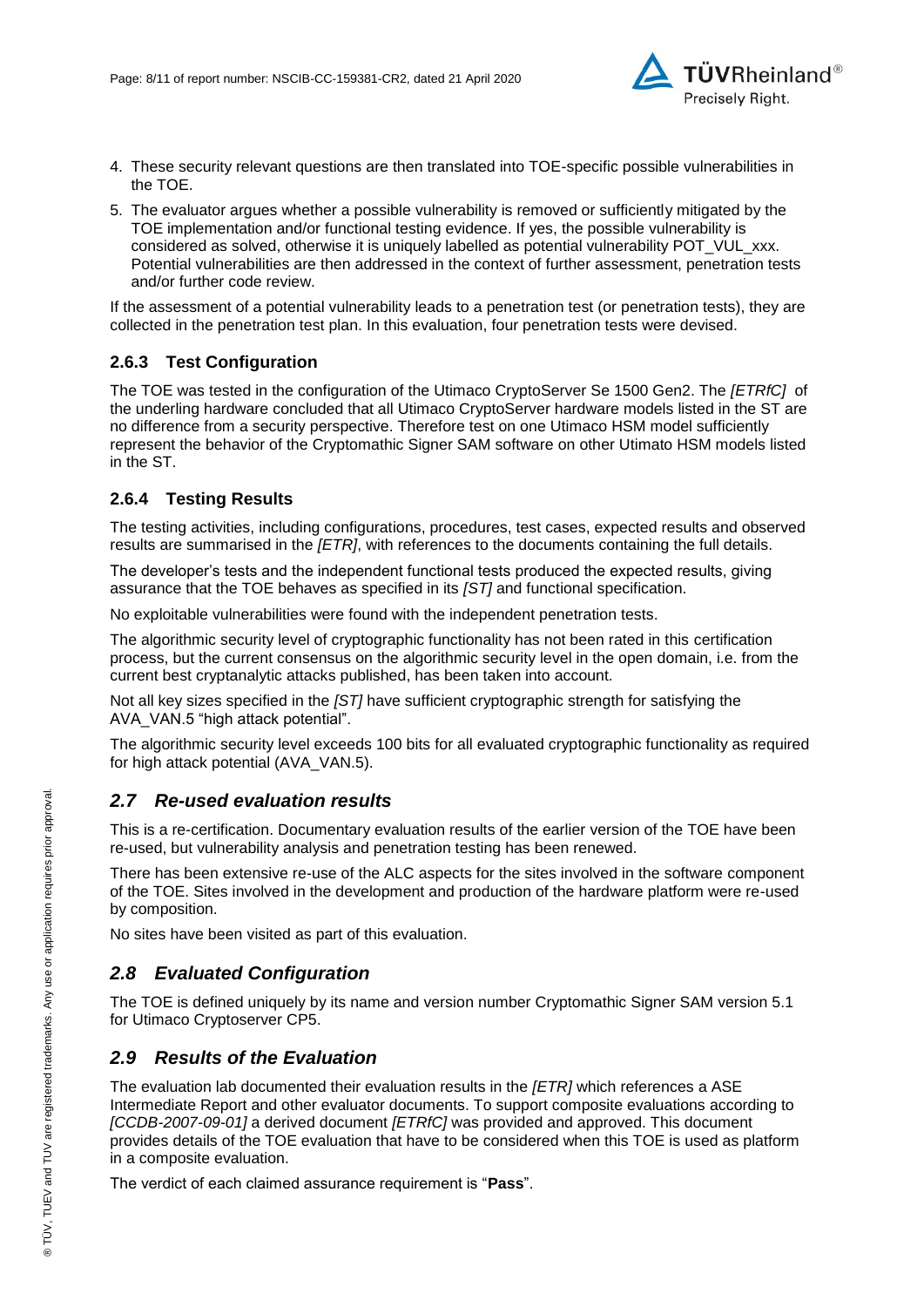

Based on the above evaluation results the evaluation lab concluded the [Cryptomathic Signer SAM](#page-0-2)  [version 5.1 for Utimaco Cryptoserver CP5,](#page-0-2) to be **CC Part 2 extended, CC Part 3 conformant** and to meet the requirements of **EAL [4](#page-4-0) augmented with AVA\_VAN.5.** This implies that the product satisfies the security requirements specified in Security Target *[ST]*.

The Security Target claims 'strict' conformance to the Protection Profile *[PP]*.

#### *2.10 Comments/Recommendations*

The user guidance as outlined in section 2.5 contains necessary information about the usage of the TOE.

In addition all aspects of assumptions, threats and policies as outlined in the Security Target not covered by the TOE itself need to be fulfilled by the operational environment of the TOE.

The customer or user of the product shall consider the results of the certification within his system risk management process. In order for the evolution of attack methods and techniques to be covered, he should define the period of time until a re-assessment for the TOE is required and thus requested from the sponsor of the certificate.

The strength of the cryptographic algorithms and protocols was not rated in the course of this evaluation. This specifically applies to the following proprietary or non-standard algorithms, protocols and implementations: <none>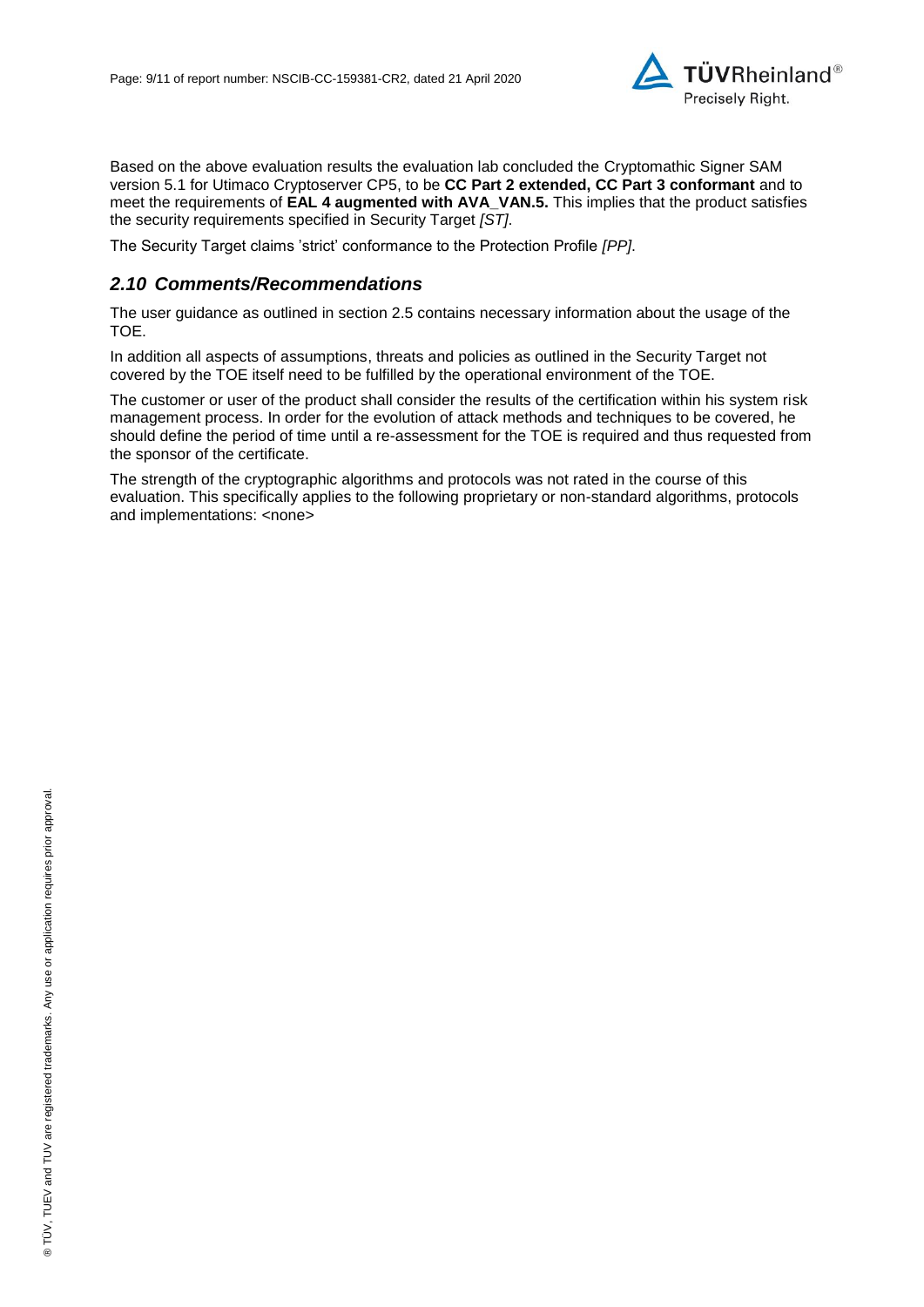

# **3 Security Target**

The [Cryptomathic Signer SAM v. 5.1 Security Target for Utimaco Cryptoserver CP5, v5.5, 12](#page-10-0) March [2020](#page-10-0) *[ST]* is included here by reference.

## **4 Definitions**

This list of Acronyms and the glossary of terms contains elements that are not already defined by the CC or CEM:

| Information Technology                                          |
|-----------------------------------------------------------------|
| <b>IT Security Evaluation Facility</b>                          |
| Joint Interpretation Library                                    |
| Netherlands scheme for certification in the area of IT security |
| Public Key Infrastructure                                       |
| <b>Protection Profile</b>                                       |
| <b>Qualified Signature Creation Device</b>                      |
| <b>Target of Evaluation</b>                                     |
|                                                                 |